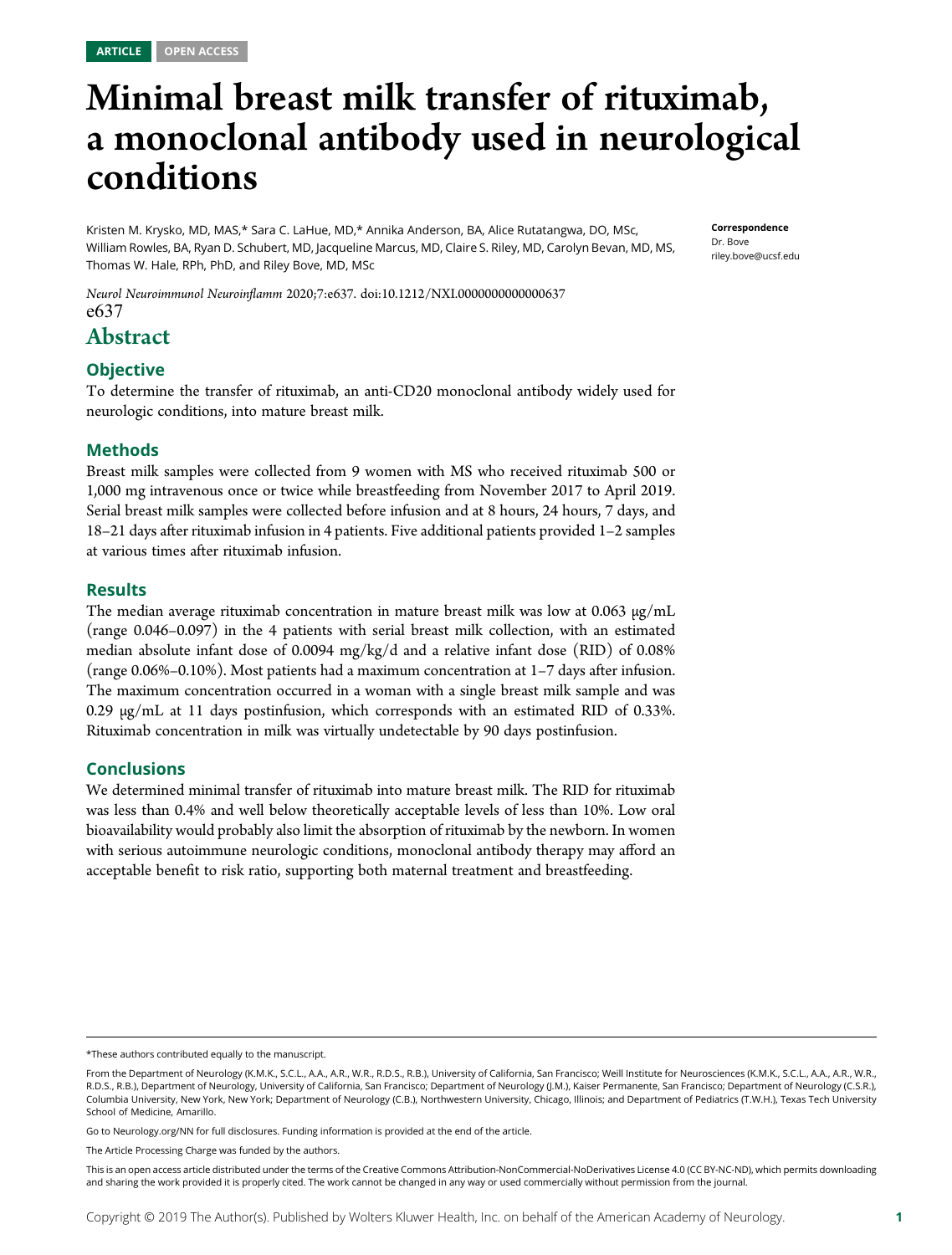# **Glossary**

 $ASQ3 = Ages$  and Stages Questionnaire;  $AUC = area$  under the curve;  $CDC = Centers$  for Disease Control and Prevention; EDSS = Expanded Disability Status Scale;  $GI =$  gastrointestinal;  $ICC =$  intraclass correlation coefficient;  $IV =$  intravenous; NMOSD = neuromyelitis optica spectrum disorder; RID = relative infant dose; UCSF = University of California, San Francisco.

Neurologic diseases including multiple sclerosis (MS), neuromyelitis optica spectrum disorder (NMOSD), autoimmune encephalitis, myasthenia gravis, and migraine commonly affect women of childbearing age, and monoclonal antibody therapies are becoming increasingly available for these conditions. $1-5$  However, limited data on the safety of medications during breastfeeding force many women to choose between treating their neurologic disease or breastfeeding their infant, despite the many benefits of breastfeeding.<sup>6</sup>

Monoclonal antibodies are appealing options during breastfeeding because immunoglobulin Gs (IgGs) are large molecules with low expected breast milk transfer after the colostrum phase, with IgA the main immunoglobulin in human breast milk.7,8 There have been recent efforts to bridge the gap in safety data for monoclonal antibodies during breastfeeding,<sup>9,10</sup> given their widespread use in neurologic, rheumatologic, gastrointestinal (GI), and oncologic diseases. In fact, the American College of Rheumatology presented guidelines in 2018 discussing use of biologics while breast $feeding<sub>i</sub><sup>11</sup>$  and in 2019, the American Gastrointestinal Association recommended biologics can be continued while breastfeeding.<sup>12</sup> In neurology, there are limited data and no guidelines for monoclonal antibody use during breastfeeding.

Rituximab is an anti-CD20 monoclonal Ig $G_1$  antibody used widely for neurologic autoimmune conditions and is effective and used off-label for MS and myasthenia gravis.<sup>13-15</sup> Only a single case report measured rituximab concentration in breast milk, for a woman with vasculitis, and levels were reassuringly low  $(\leq 0.6 \text{ µg/mL})$ . However, sample collection occurred on days 7–10 after infusion, and thus, peak concentration and decline in concentration were not captured.<sup>16</sup> Herein, we aimed to evaluate the transfer of rituximab into mature breast milk in postpartum patients with MS.

# **Methods**

## Study design and population

In this prospective cohort, we enrolled women with MS receiving rituximab clinically while breastfeeding or shortly after weaning and who were willing to provide breast milk samples. All participants were enrolled in the University of California, San Francisco (UCSF) pregnancy registry for women with demyelinating diseases, which includes patients followed up at the UCSF MS Center and women followed up at other centers if they seek enrollment in the registry, often facilitated by their neurologist. The samples included in this analysis were collected from November 2017 to April 2019.

Patient demographics, medical history, and peripartum details were obtained through questionnaires, interview, and review of medical records. Medical records were reviewed to collect demographic data, treatment history, rituximab infusion  $date(s)/time$  and  $dose(s)$ , and Expanded Disability Status Scale (EDSS) score before pregnancy. Prospective questionnaires collected pregnancy information including treatment before and during pregnancy, pregnancy complications, delivery information, and breastfeeding status. Interview was used to supplement missing information including breastfeeding information and infusion dates as needed. Data from all sites were collected in the same manner by the UCSF study team after referral to the pregnancy registry by their neurologist.

#### Standard protocol approvals, registrations, and patient consents

The UCSF Institutional Review Board approved this study (17–22422). Patients provided informed consent to enter the study and provide breast milk samples.

#### Breast milk collection

#### Feasibility samples

To evaluate feasibility and validate rituximab concentration assay techniques, we initially collected 1–2 breast milk samples from 4 mothers (5 samples total) within 2 weeks after 1 or 2 rituximab infusions of 500 or 1,000 mg intravenous (IV) (feasibility samples).

#### Serial samples

We then systematically collected serial breast milk samples preinfusion (drug-naive) and at 8, 24, and 48 hours as well as at 7, 18–21, and 30 days after rituximab 500 or 1,000 mg infusion once or twice when possible in 4 mothers (1 of whom had 2 samples as part of feasibility samples).

#### Delayed samples

In 2 cases, eligible patients were identified at a timeframe more remote from their rituximab infusion, and to maximize available data, delayed samples from these patients were collected up to 90 days from infusion.

The feasibility, serial, and delayed samples were all assayed in the same batch and are all reported to maximize data.

All samples included mature breast milk, which occurs beginning 14 days postpartum, after the colostrum and transitional phases. Mothers collected breast milk samples (2–5 cc) by pumping milk from the breast into sterile freezer safe breast milk bags (NUK brand). The samples were stored by mothers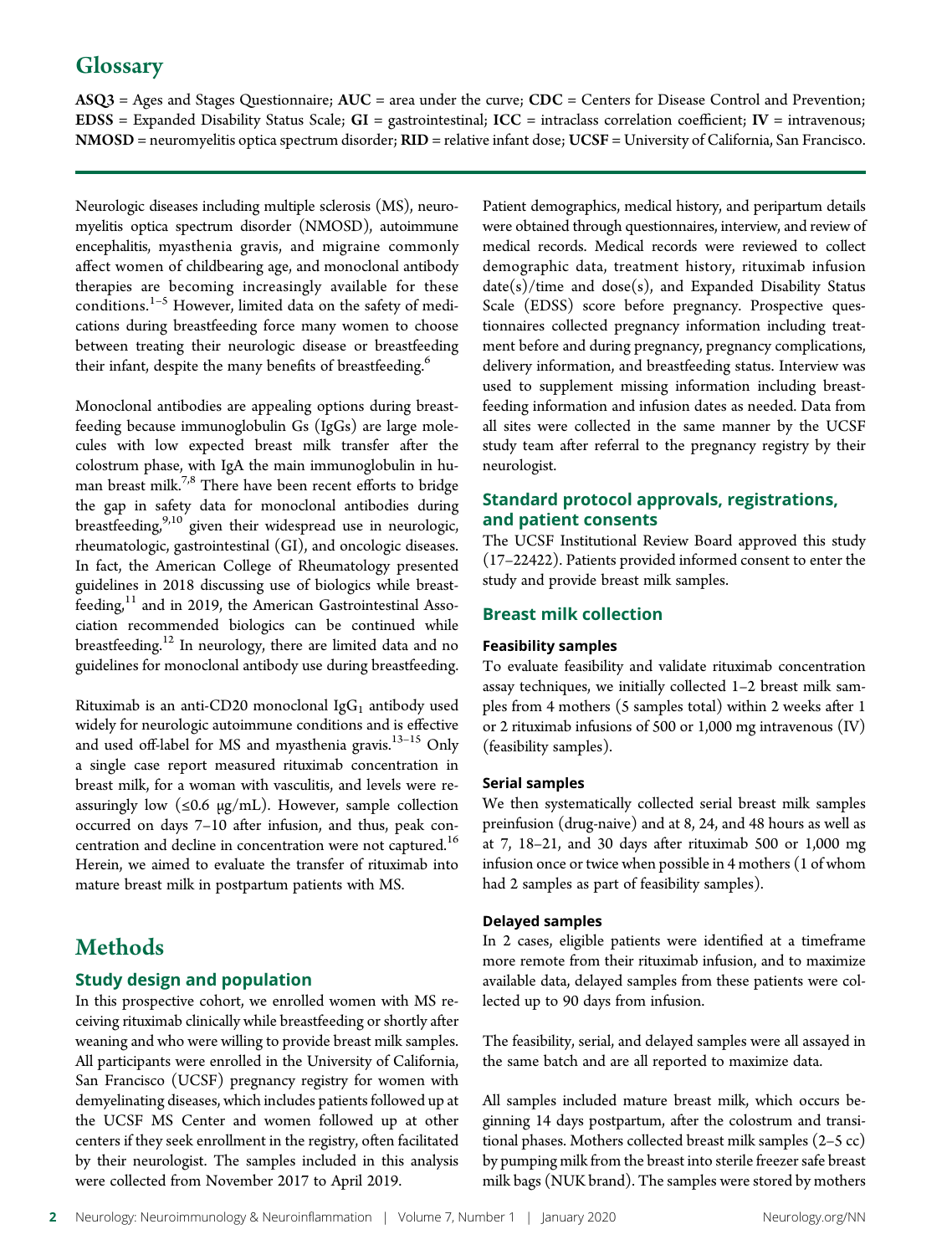at 4°C immediately after collection and then transported locally on dry ice (<1 hour) or shipped overnight in insulated PolarTech shipping containers lined with ThermoSafe PolarPacks to the UCSF, where they were stored at −80°C. Samples were transported on dry ice  $($  < 1 hour) to Marin Biologic Laboratories, Inc., for analysis.

#### Quantification of rituximab in breast milk

To determine the breast milk concentration of rituximab, samples were analyzed by Marin Biologic Laboratories (Novato, CA, US) using the Eagle Biosciences rituximab ELISA kit. This ELISA is based on a rituximab-specific mouse monoclonal antibody. Standards and samples were incubated in the microtiter plate coated with a capture antibody. After incubation, the wells were washed, and a horseradish peroxidase-conjugated antihuman IgG monoclonal antibody was added that bound to rituximab. After incubation, the wells were washed, and the bound enzymatic activity was detected by addition of chromogensubstrate. The color was proportional to the amount of rituximab in the sample or standard; the optical density was measured using a spectrophotometer at 450 nm. Rituximab concentrations of samples were determined by using the standard curve and measured in ng/mL and were then converted to μg/mL for analyses and reporting for ease of interpretation.

In an initial qualification experiment to test the ELISA kit, 3 standard curves were prepared with drug-naive milk specimens using 3 different conditions (kit standard prepared in dilution buffer, in neat naive milk, and in naive milk diluted 1:10 in a dilution buffer). Recovery of the rituximab standard was similar in all conditions. The method of testing clinical samples neat or at various dilutions and determining ng/mL values from the standard curve in kit buffer was also qualified by testing 5 feasibility clinical samples neat and at 1:1, 1:10, and 1:30 dilution in kit buffer, with analysis against standard curves prepared in buffer in neat milk or in 1:10 milk. Because there was no statistical difference between the methods of analysis, the final experiment testing concentrations reported in this study tested the samples neat.

Two breast milk concentrations were measured on each sample in duplicate, and the intraclass correlation coefficient (ICC) was calculated to evaluate reproducibility. The 2 replicates were averaged for the final breast milk concentration for each sample.

#### Statistical analysis

For the 4 women who provided serial (at least 5) samples, the breast milk concentrations of rituximab were analyzed with pharmacokinetic methods using STATA 15 (College Station, TX). The trapezoidal rule was used to calculate the area under the breast milk concentration-time curves (AUC) for each of these women. The average concentration of rituximab in breast milk  $(C_{avg})$  was calculated by dividing the AUC by the number of days from infusion at the time of the last breast milk sample for each woman. We also determined the maximum concentration  $(C_{\text{max}})$ and the time of the maximum concentration for each woman.

The absolute average and maximum rituximab dose to the infant in a 24-hour period and the relative infant dose (RID) were calculated using methods described by Bennett.<sup>17</sup> The actual maternal weight at the time or closely after the infusion was used for each woman. Calculation of the absolute average and maximum dose and the RID assumes the infant will ingest approximately 150 cc/kg/d of breast milk over a typical 24-hour period. The absolute average infant dose over 24 hours is calculated by multiplying the  $C_{avg}$  by 150 cc/kg/d, whereas the maximum absolute infant dose is calculated by multiplying  $C_{\text{max}}$  by 150 cc/kg/d. The RID estimates the infant's exposure to rituximab as a percentage of the maternal dose over a 24-hour period and is calculated by taking the  $C_{avg}$  in mg/L, multiplying by 0.15 L/kg/d of breast milk and by the maternal weight, and then dividing by the maternal dose. The RID was also calculated using  $C_{\text{max}}$ to determine the maximum RID based on data collected. It has previously been reported by Bennett $^{17}$  that a RID less than 10% is generally safe for an infant to breastfeed, although toxicity of the specific drug should also be considered.

Median and range were then calculated for these measures across the women who provided serial samples. Although the rituximab concentrations in the women who provided 1–2 samples (feasibility and delayed samples) were not included in these calculations, they also contributed to our overall understanding of rituximab transfer into breast milk and were qualitatively compared with those of the women who provided serial samples.

#### Infant outcomes

Medical records were reviewed to identify birth outcomes, infection, vaccination, growth, and developmental concerns in the infants who breastfed while their mothers were receiving rituximab from the time of birth to last well-child follow-up available. Weight, length, and head circumference recorded in medical records were compared with Centers for Disease Control and Prevention (CDC) clinical growth charts and reported as percentiles for  $age$ <sup>18</sup> The Ages and Stages Questionnaire  $(ASQ3)^{19}$  was undertaken prospectively by parents at 4, 8, and 12 months of age. The ASQ3 is a questionnaire that evaluates 5 domains of child development, including gross motor, fine motor, communication, problemsolving, and personal-social development. Each domain is scored and categorized as "below cutoff," "monitoring zone," or "above cutoff." "Above cutoff" was considered normal because this indicates a child's development is on schedule. "Monitoring zone" means the child is close to the cutoff, and providing learning materials and monitoring is suggested. "Below cutoff" suggests professional assessment should be completed.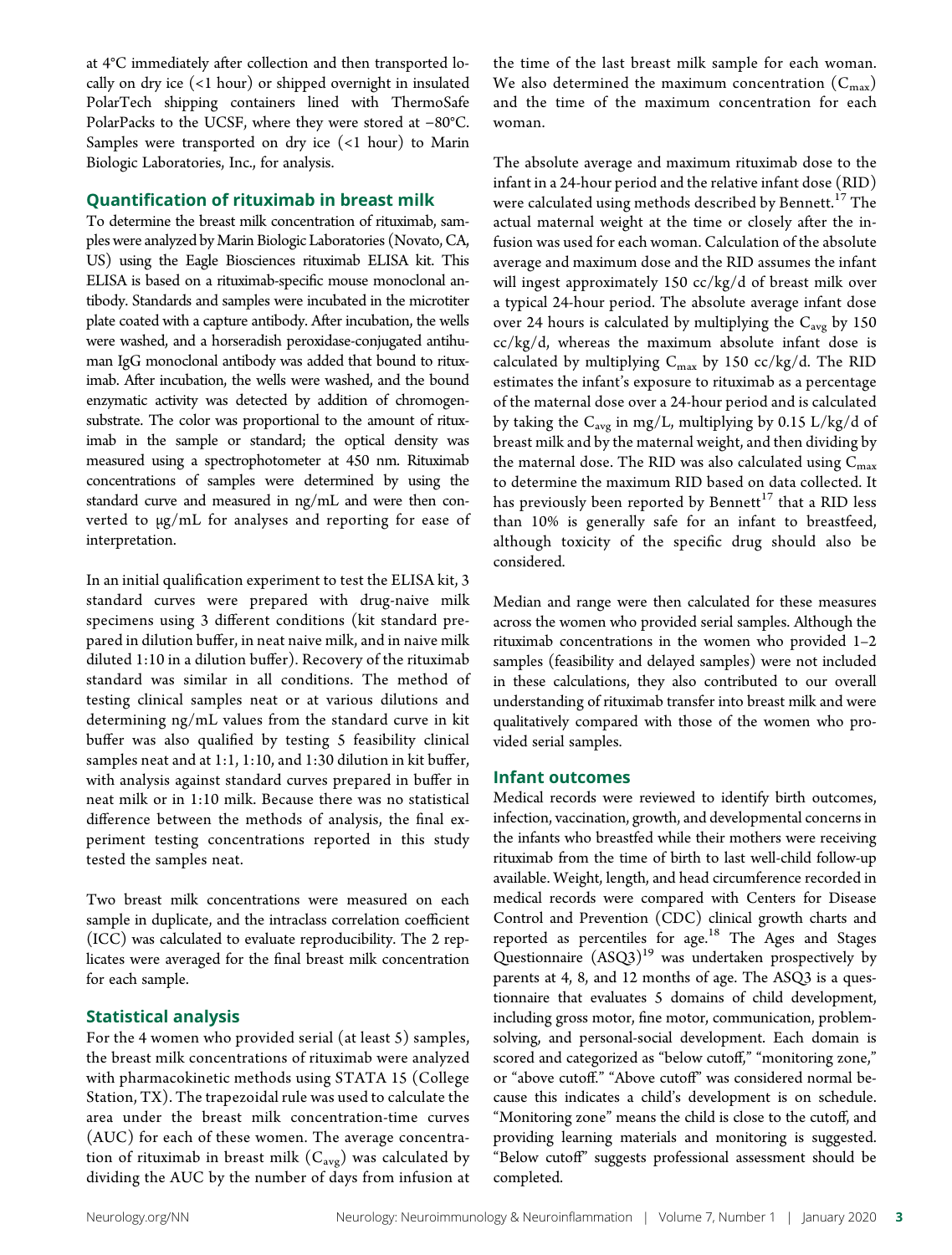#### Data availability

Anonymized data are available to qualified investigators on request for the purposes of replicating procedures or results by contacting the corresponding author.

# **Results**

# Demographics and clinical characteristics

Nine women with MS who entered the UCSF pregnancy registry for women with demyelinating diseases were treated clinically with rituximab while breastfeeding or shortly after weaning and agreed to provide breast milk samples. All had relapsing remitting MS with relatively mild disability (maximum EDSS of 2.0), with a mean age of 34 years and median disease duration of 4 years (table 1). Four women had also received rituximab in the 6 months before pregnancy, 1 received dimethyl fumarate before pregnancy, and 1 received fingolimod before pregnancy, followed by glatiramer acetate which was continued during pregnancy. The other 3 women had not received diseasemodifying therapy in the 6 months before pregnancy. The

Table 1 Patient demographics and clinical characteristics

| $(n = 9)$                                              |                               |
|--------------------------------------------------------|-------------------------------|
| Characteristic                                         | Postpartum women<br>$(n = 9)$ |
| Age, mean y (SD)                                       | 33.7(3.2)                     |
| Weight, mean kg (SD)                                   | 73.9 (15.8)                   |
| Disease duration, median y (range)                     | $4(0-11)$                     |
| MS subtype RRMS, n                                     | 9                             |
| EDSS, median (range)                                   | $0.0(0.0-2.0)$                |
| Rituximab in 6 mo before pregnancy, n                  | 4                             |
| Rituximab infusion to conception, median<br>mo (range) | $2.5(1.6-3.7)$                |
| Postpartum rituximab received, median mo<br>(range)    | $6(1.5-11)$                   |
| Rituximab dose, n                                      |                               |
| 500 mg once                                            | 2                             |
| 500 mg twice (2.7 wk apart)                            | 1                             |
| 1,000 mg once                                          | 5                             |
| 1,000 mg twice (2 wk apart)                            | 1                             |
| No. of breast milk samples provided, n                 |                               |
| 1                                                      | 3                             |
| 2                                                      | 2                             |
| 5                                                      | 1                             |
| 6                                                      | 3                             |
|                                                        |                               |

Abbreviations: EDSS = Expanded Disability Status Scale; RRMS = relapsing remitting MS.

median time between delivery and rituximab treatment in the samples provided was 6 months, with a range from 1.5 to 11 months. Most patients received a single rituximab infusion of either 500 or 1,000 mg IV. One individual received 500 mg IV twice (19 days apart) with samples provided up to 19 days from the first infusion. Another had previously received rituximab 1,000 mg twice 0.5 months postpartum and provided samples after the second dose of her second cycle of 1,000 mg twice at 7 months postpartum.

#### Rituximab concentration in breast milk

The 9 women provided a total of 30 breast milk samples, with 4 patients providing at least 5 serial breast milk samples. The ICC calculated with 2 replicates was excellent (0.997). Concentrations of rituximab in breast milk measured in all samples are displayed in figure 1, and pharmacokinetic curves for the 4 patients with serial samples are shown in figure 2. The median average rituximab concentration was low at 0.063 μg/mL (range 0.046–0.097) in the 4 patients who provided serial samples. Within these patients, the maximum rituximab concentration occurred between 1 and 7 days from the infusion, with a median maximum concentration of  $0.074 \mu g$ / mL (range 0.061–0.12). Based on the average concentration, the median absolute 24-hour daily dose of rituximab was 0.0094 mg/kg/d, and the median RID was 0.08% (range 0.06%–0.10%) (table 2).

Among the patients who provided 1–2 breast milk samples (feasibility and delayed samples), measured rituximab concentrations were generally similar to those of patients with serial samples apart from a single outlier with a rituximab concentration of 0.29 μg/mL at 11 days postinfusion (figure 1). This single outlier was a single sample provided by a mother who received rituximab 1,000 mg at 9 months postpartum. To ensure that the RID was not underestimated, this higher value was also used to calculate the RID, and it remained low at 0.33%. One patient provided samples more remote from the rituximab infusion at 60 and 90 days postinfusion. These values were reassuringly very low with a nearly undetectable level by 90 days. Rituximab levels in breast milk were not higher in mothers who also received rituximab before pregnancy or in the mother who received 1,000 mg twice instead of a single infusion. Patient 3 (table 2 and figure 2C) had increasing rituximab levels at the last sample on day 19 with her second dose of rituximab on that same day, without capture of peak and decline after the second infusion.

#### Infant outcomes

Of the 9 women, 5 continued to breastfeed after receiving rituximab, whereas 4 discontinued breastfeeding before rituximab infusion. Of the 5 mothers who breastfed after receiving rituximab postpartum, 3 also received rituximab within the 6 months before pregnancy. Detailed information is available for 4 infants who breastfed after their mothers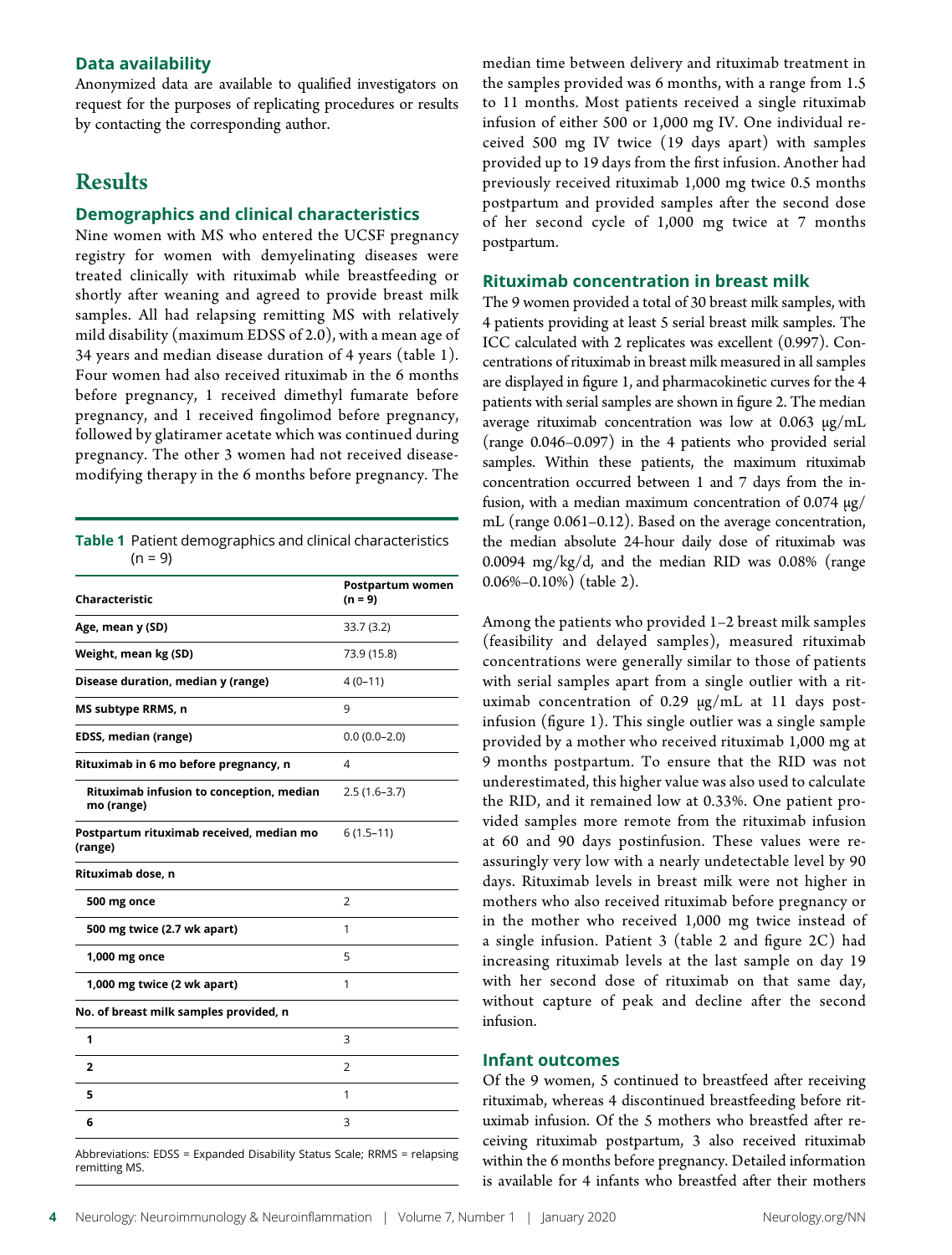

Rituximab concentrations (μg/mL) in 9 patients up to 90 days from infusion of rituximab 1,000 or 500 mg intravenous once or twice. Lines connect samples provided from a given individual. There was 1 outlier with a concentration of 0.29 μg/mL at 11 days postinfusion, although this level is still low.

received rituximab, whereas data were not available for the 1 other exposed infant (table 3). There were a few minor but no serious infections. The infant exposed to rituximab through breast milk earliest and with a higher total dose to the mother had more infections (table 3, infant D), although

none were serious and all were common infections seen in infancy. There were no preliminary concerns identified with growth or development up to 8–12 months postpartum in these infants, and routine vaccinations per CDC guidelines<sup>20</sup> were given.



Figure 2 Pharmacokinetic curves for rituximab concentration in breast milk for patients who provided serial samples ( $n = 4$ )

Rituximab concentrations (μg/mL) in 4 patients up to 30 days after infusion of rituximab 1,000 mg IV once (A: patient 1; B: patient 2), 500 mg IV twice day 0 and 19 (C: patient 3), or 500 mg IV once (D: patient 4). IV = intravenous.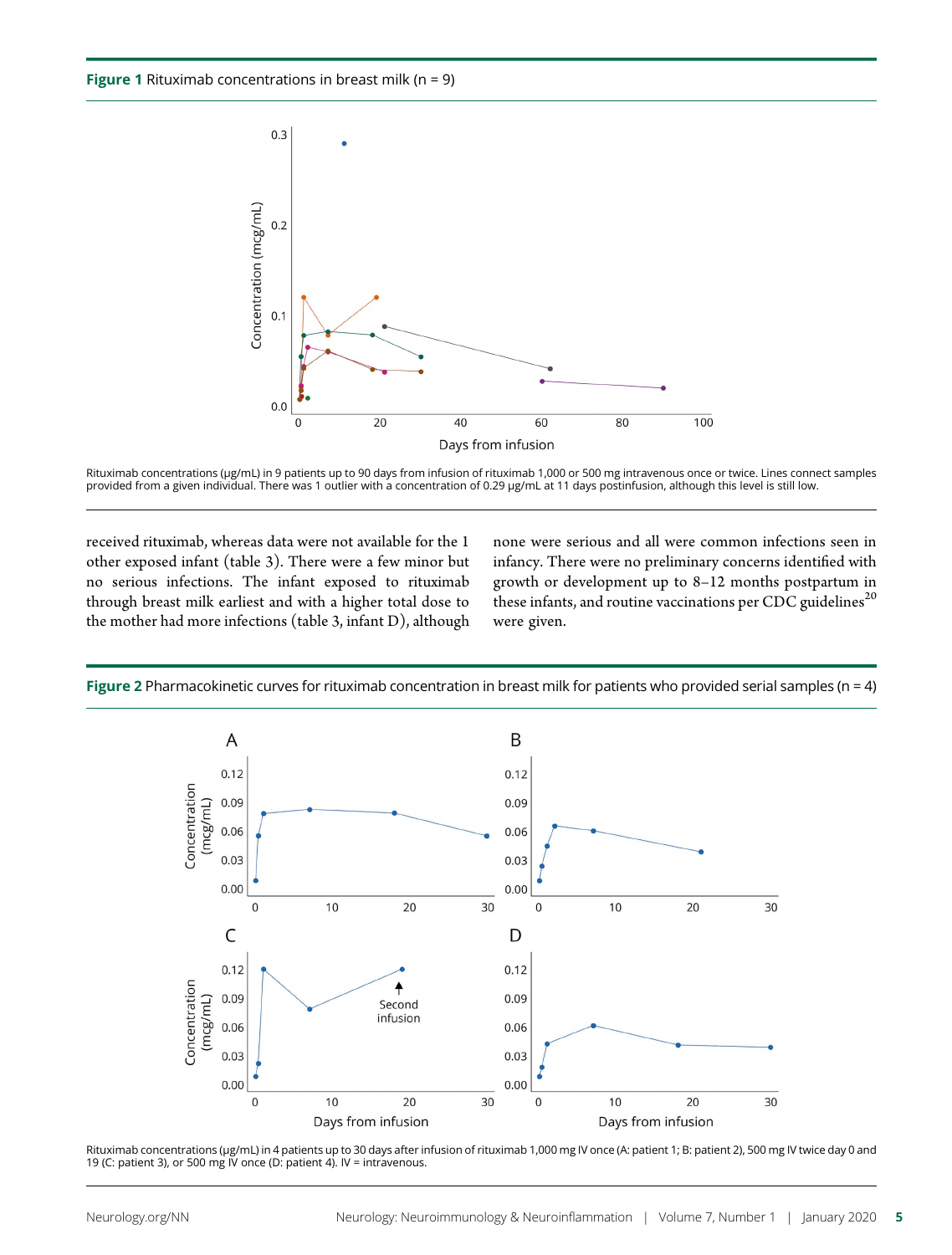Table 2 AUC, average concentration, maximum concentration, and RID of rituximab in breast milk among 4 patients with serial samples

| <b>Parameters</b>                                         | <b>Patient 1</b>                 | <b>Patient 2</b>                 | Patient 3                  | Patient 4                        | Median (range)           |
|-----------------------------------------------------------|----------------------------------|----------------------------------|----------------------------|----------------------------------|--------------------------|
| AUC <sub>0-Tmax</sub> , µg.d/mL                           | 2.23                             | 1.08                             | 1.84                       | 1.37                             | $1.61(1.08 - 2.23)$      |
| Tmax, d                                                   | 30                               | 21                               | 19                         | 30                               | 25.5 (19-30)             |
| Cavg, µg/mL                                               | 0.074                            | 0.052                            | 0.097                      | 0.046                            | $0.063(0.046 - 0.097)$   |
| Cmax, µg/mL                                               | 0.083                            | 0.065                            | 0.12                       | 0.061                            | $0.074(0.061 - 0.12)$    |
| Time of Cmax. d                                           | 7                                | $\overline{2}$                   | 1                          | $\overline{7}$                   | $4.5(1-7)$               |
| Absolute infant dose by Cavg, mg/kg/d                     | 0.011                            | 0.0077                           | 0.015                      | 0.0068                           | $0.0094(0.0068 - 0.015)$ |
| Absolute infant dose by Cmax, mg/kg/d                     | 0.012                            | 0.0098                           | 0.018                      | 0.0092                           | $0.011(0.0092 - 0.018)$  |
| RID from Cavg, %                                          | 0.065                            | 0.057                            | 0.092                      | 0.099                            | $0.079(0.057 - 0.099)$   |
| RID from Cmax, %                                          | 0.072                            | 0.072                            | 0.11                       | 0.13                             | $0.094(0.072 - 0.13)$    |
| <b>Rituximab dose, mg</b>                                 | $1,000 \times 1$                 | $1,000 \times 1$                 | $500 \times 2$             | $500 \times 1$                   | 1,000 (500-1,000)        |
| Time of rituximab postpartum, mo                          | 6                                | 4                                | 6                          | 11                               | $6(4-11)$                |
| Maternal weight, kg                                       | 58.4                             | 73.5                             | 63.5                       | 72.6                             | 68.1 (58.4–73.5)         |
| Breast milk samples, n                                    | 6                                | 6                                | 5                          | 6                                | $6(5-6)$                 |
| Timing of breast milk samples after<br>rituximab infusion | 0, 8 h, 24 h, 7 d,<br>18 d, 30 d | 0, 8 h, 24 h, 48 h,<br>7 d, 18 d | 0, 8 h, 24 h, 7 d,<br>19 d | 0, 8 h, 24 h, 7 d,<br>18 d, 30 d |                          |

Abbreviations: AUC = area under the drug-concentration-time curve in milk; Cavg = average drug concentration over the interval; Cmax = maximum drug concentration measured; RID = relative infant dose; Tmax = maximum time of milk collection. RID values are in bold because these are values of greatest importance.

# Discussion

In this prospective cohort study of postpartum women with MS receiving rituximab, we observed very low transfer of rituximab into mature breast milk. The average and maximum concentrations of rituximab in breast milk were reassuringly low and reached nearly undetectable levels by 60–90 days from the infusion. The median RID was 0.08% and maximum RID was 0.10%, both less than the acceptable value of less than  $10\%$ .<sup>17</sup> Furthermore, the small amount of rituximab reaching the breast milk is likely degraded in the infant's GI tract, $8$  with less than 25% of ingested IgG reaching the stool and the remainder presumably diges- $\text{ted.}^{21}$  The neonatal Fc receptor may allow passage of these undigested IgG molecules from the GI tract to circulation, $^{22}$ and so a small amount of infant exposure cannot be excluded.

The low concentrations of rituximab measured in mature breast milk in our study were consistent with the low concentration reported in the single case of vasculitis treated with rituximab during breastfeeding.<sup>16</sup> With serial sampling of breast milk from 4 mothers, we were able to calculate area under the breast milk concentration-time curve, allowing calculation of the average concentration and RID which were reassuring. Although the levels varied between patients, with a slightly higher maximum concentration in 1 woman treated with 500 mg (figure 2C, patient 3) compared with others who received 1,000 mg rituximab, the concentrations were overall quite similar and reassuringly low. It is possible there may be minor interindividual variability in the pharmacokinetics and breast milk transfer of rituximab.

Recent studies in inflammatory bowel disease evaluated concentrations of other monoclonal antibodies in breast milk, including tumor necrosis factor-alpha inhibitors, and found reassuringly low peak concentrations.<sup>23,24</sup> Natalizumab, an  $\lg G_4$  monoclonal antibody therapy for MS and inflammatory bowel disease, represents 1 notable exception because of more repeated dosing and the higher relative proportion of  $IgG_4$  in mature breast milk than in serum.25,26 Although low levels of natalizumab were reported in breast milk in 2 patients, $2<sup>3</sup>$  serial collection of breast milk over 50 days from infusion in another single patient suggested accumulation of natalizumab in breast milk.<sup>27</sup> By contrast, rituximab can be dosed once every 6–12 months and is an Ig $G_1$  subclass with a large molecular weight (145 kD).<sup>28</sup> IgG<sub>1</sub> transfers in low levels into mature milk, $^{26}$  which is consistent with our finding of lower breast milk transfer of rituximab than that reported with natalizumab.

Regarding pregnancy and neonatal outcomes with maternal treatment with rituximab, a case series of 11 pregnancies in women who received rituximab within 6 months of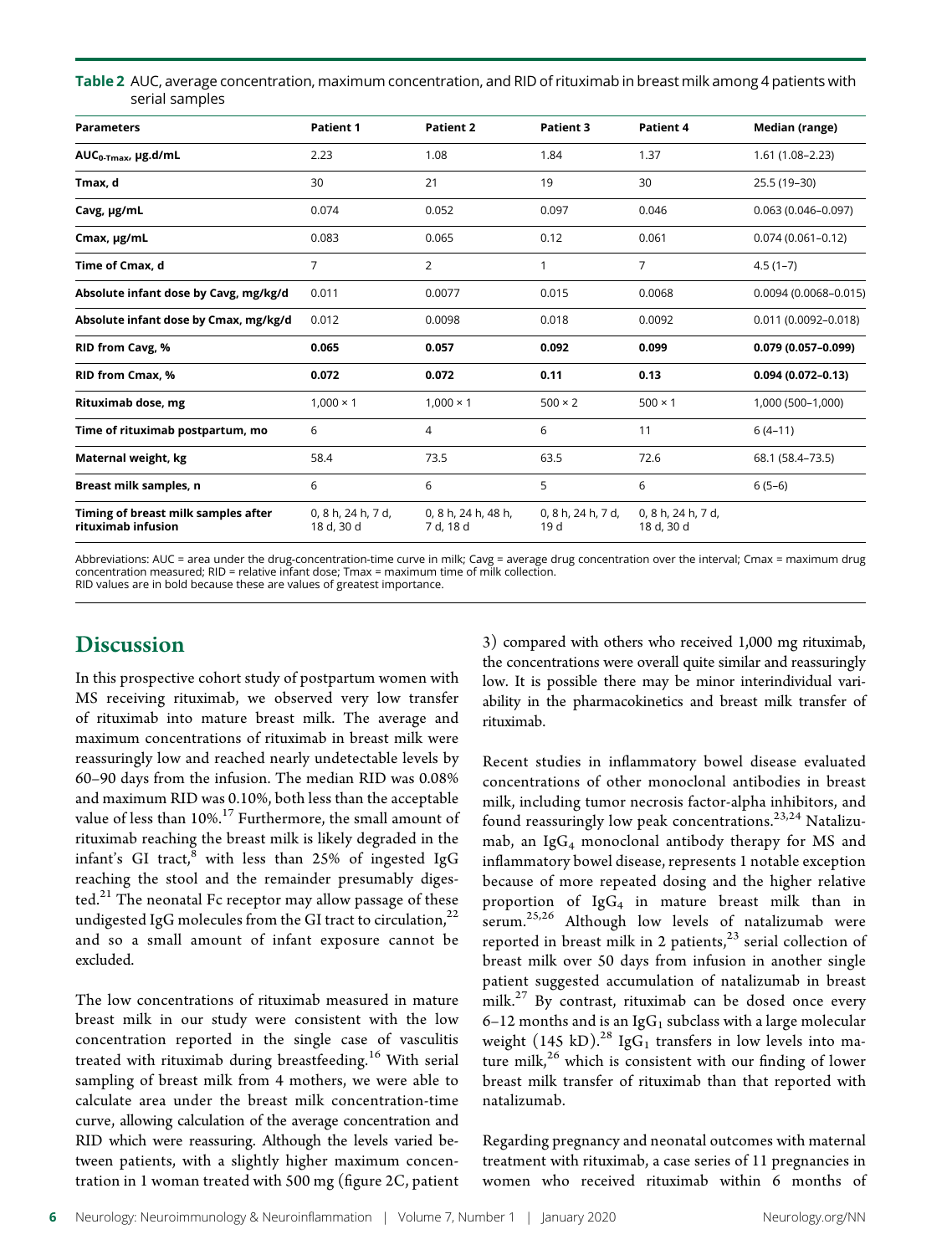| Table 3 Outcomes for infants born to mothers treated with rituximab during breastfeeding |  |  |
|------------------------------------------------------------------------------------------|--|--|
|------------------------------------------------------------------------------------------|--|--|

| <b>Characteristics</b>                                    | Infant A                                                 | <b>Infant B</b>             | Infant C                        | Infant D                                                                                                                                                            |
|-----------------------------------------------------------|----------------------------------------------------------|-----------------------------|---------------------------------|---------------------------------------------------------------------------------------------------------------------------------------------------------------------|
| Time from last rituximab to<br>conception, mo             | 1.6                                                      | 2.3                         | 3.7                             | None                                                                                                                                                                |
| Time of postpartum<br>rituximab infusion, mo <sup>a</sup> | 2.6                                                      | $\overline{4}$              | 6                               | 0.5 and 7                                                                                                                                                           |
| <b>DMT</b> in pregnancy                                   | None                                                     | None                        | None                            | Glatiramer acetate                                                                                                                                                  |
| Sex                                                       | F                                                        | F                           | M                               | F                                                                                                                                                                   |
| <b>Gestational age</b>                                    | 38 wk 6 d                                                | 39 wk 4 d                   | 41 wk                           | 37 wk 3 d                                                                                                                                                           |
| <b>Delivery method</b>                                    | SVD                                                      | <b>SVD</b><br>assisted      | SVD assisted                    | <b>SVD</b>                                                                                                                                                          |
| <b>Perinatal complications</b>                            | None                                                     | None                        | 2 BRUE <sup>b</sup>             | None                                                                                                                                                                |
| <b>Breastfeeding mo after</b><br>postpartum rituximab     | Discarded 2 mo then BF<br>4 mo                           | 5 mo                        | 2 mo                            | 11.5 mo                                                                                                                                                             |
| Growth, timing                                            | $9 \text{ mo}^c$                                         | $9 \text{ mo}^{\text{c}}$   | $6 \text{ mo} 1 \text{ wk}^c$   | $5 \text{ mo}^c$                                                                                                                                                    |
| Weight, CDC percentile                                    | 50-75th                                                  | 50-75th                     | 75-90th                         | 50th                                                                                                                                                                |
| Height, CDC percentile                                    | 50th                                                     | 75-90th                     | 75-90th                         | 75-90th                                                                                                                                                             |
| Head circumference, CDC<br>percentile                     | 75-90th                                                  | 25-50th                     | 90-95th                         | 25-50th                                                                                                                                                             |
| <b>Infections</b>                                         | 2 wk <sup>d</sup> : Conjunctivitis<br>and dacryostenosis | $7 \text{ mo}^c$ :<br>Fever | 5 mod: URTI and<br>otitis media | 3 wk <sup>c</sup> : GERD and esophagitis; 2 mo <sup>c</sup> : URTI; 3 mo <sup>c</sup> : URTI and<br>diarrhea; 11 mo <sup>c</sup> : Fever; 12 mo <sup>c</sup> : URTI |
| Routine vaccinations <sup>e</sup>                         | Complete                                                 | Complete<br>except RV       | Complete                        | Complete                                                                                                                                                            |
| Development at well-child<br>visits                       | Normal                                                   | Normal                      | Normal                          | Normal                                                                                                                                                              |
| ASQ3 <sup>f</sup>                                         | $4 \text{ mo}^d/8 \text{ mo}^c$                          | $4 \text{ mo}^c$            | 4 mod/8moc                      | 8 mo <sup>c</sup> /12 mo <sup>c</sup>                                                                                                                               |
| <b>Gross motor</b>                                        | Above/above                                              | Above                       | Above/above                     | Above/above                                                                                                                                                         |
| <b>Fine motor</b>                                         | Above/above                                              | Above                       | Above/above                     | Above/above                                                                                                                                                         |
| Communication                                             | Monitor/above                                            | Above                       | Above/above                     | Above/above                                                                                                                                                         |
| <b>Problem-solving</b>                                    | Above/above                                              | Above                       | Above/above                     | Above/above                                                                                                                                                         |
| <b>Personal-social</b>                                    | Above/above                                              | Above                       | Above/above                     | Above/above                                                                                                                                                         |
| Follow-up, mo                                             | 9                                                        | 9                           | 8                               | 12                                                                                                                                                                  |

Abbreviations: ASQ3 = Ages and Stages Questionnaire; BF = breastfed; BRUE = brief resolved unexplained events; CDC = Centers for Disease Control and Prevention; DMT = disease-modifying therapy; GERD = gastroesophageal reflux disease; RV = rotavirus; SVD = spontaneous vaginal delivery; URTI = upper respiratory tract infection.

<sup>a</sup> 1,000 mg × 1 in infants A, B, C; 1,000 mg × 2 at 0.5 mo and 7 mo in infant D.

b 2 brief resolved unexplained events of color changes while breastfeeding during the first d of life, but was monitored with no additional complications.

<sup>c</sup> Time point after postpartum rituximab received by the mother and breastfeeding.

d Time point before postpartum rituximab received by the mother and breastfeeding.

<sup>e</sup> Vaccinations as per CDC guidelines<sup>20</sup> up to 9 mo of age include diphtheria, tetanus, and acellular pertussis (DTaP), *Haemophilus influenzae* type b (Hib),<br>pneumococcal conjugate (PCV13), inactivated poliovirus (IPV), at which CDC recommends live vaccination against measles, mumps, and rubella (MMR), and this was given routinely. None had yet received varicella vaccination because of their age.

<sup>f</sup> The ASQ3 evaluates 5 domains of child development: gross motor, fine motor, communication, problem-solving, and personal-social development. Each<br>domain is scored and categorized as "below cutoff," "monitoring zone" (M schedule in the given domain. Eight-month ASQ3 is missing for infant B and 4-month ASQ3 is missing for infant D.

conception for MS and NMOSD, as well as a systematic review of women treated for other conditions, did not identify any major safety concerns.<sup>29</sup> The patients included in our study were clinically treated with rituximab while breastfeeding, despite its off-label use in MS, likely based on pregnancy safety data<sup>29</sup> and the reassuring single case report of a low breast milk rituximab concentration in a patient treated for vasculitis.<sup>16</sup> Because patients were being treated clinically, this provided the opportunity to measure the breast milk concentration of rituximab to help guide future treatment decision-making in the postpartum period.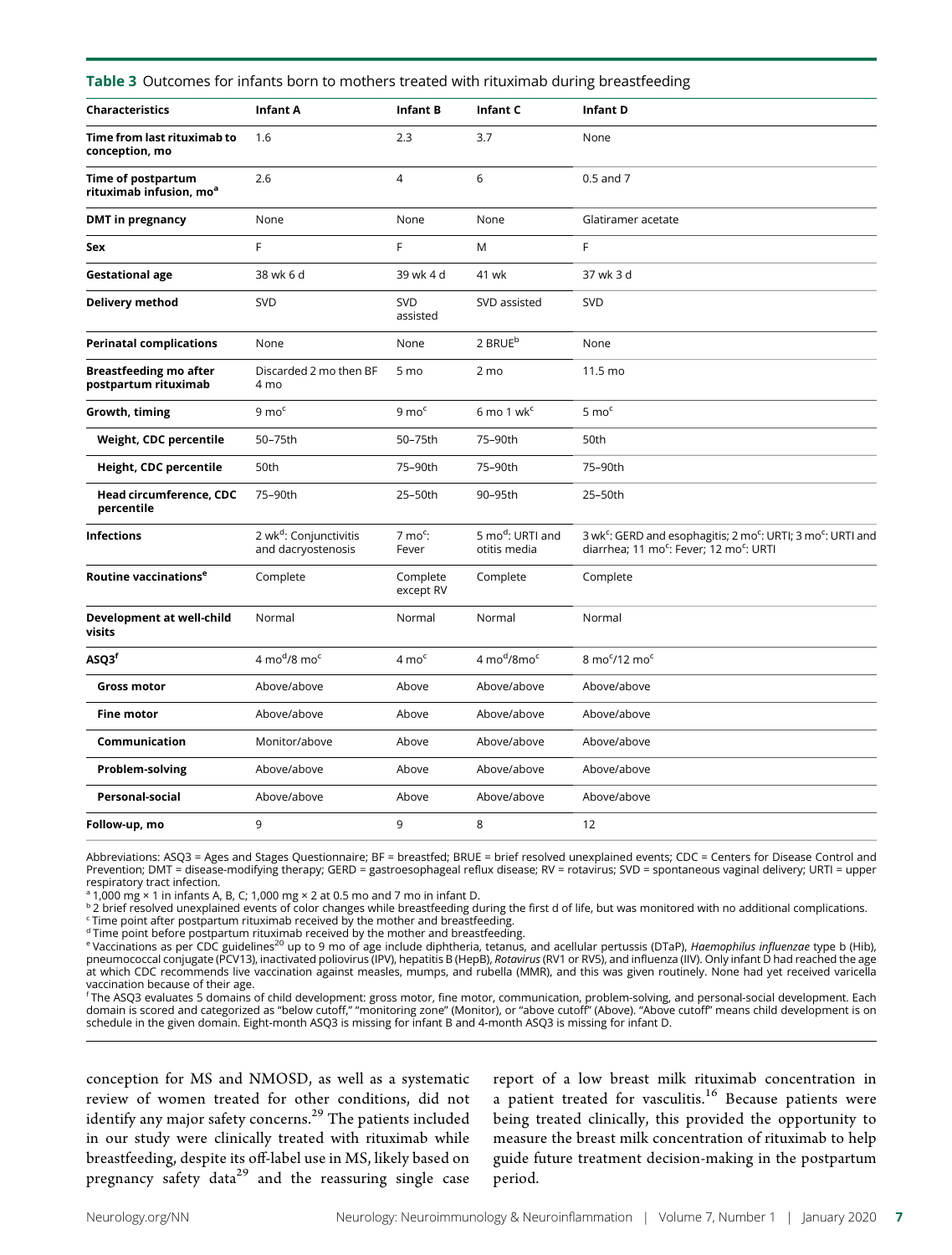Four mothers in our cohort breastfed after receiving rituximab and provided growth, development, and medical records for their infants, which demonstrated no serious infections and normal growth and development in these infants followed up to 8–12 months of age. Even the infant whose mother received the highest total dose of rituximab early in the postpartum period and who experienced the most infections was well within the normal range of expected infections.<sup>30</sup> Unfortunately, the small sample size and lack of a comparison group precluded rigorous determination as to whether the number of infections differed from expected. The effect of postpartum rituximab timing and dose on infant outcomes requires further study.

Limitations of this study include the relatively small number of breast milk samples, although collection of serial milk samples in 4 women did allow calculation of fairly consistent AUC and RID. Unfortunately, serial breast milk collection at the preferred time points was not available in all treated women because data were collected during real-world use of rituximab and not all participants were identified at the time of rituximab treatment. In addition, we were unable to capture the declining concentration of rituximab over time after a cycle containing 2 infusions (patient 3) because of a lack of sample collection after the second infusion. There were also limited safety data in infants who continued to breastfeed after rituximab treatment, with a relatively short follow-up in 4 infants. Unfortunately, blood samples from infants who breastfed after their mothers received rituximab were not available, so we could not assess rituximab concentration or the biological effect of any possible rituximab exposure in the infants, such as blood counts, CD19<sup>+</sup> B cell counts, or response to vaccination.

We expect that our findings would generalize to the use of rituximab more broadly during breastfeeding; however, some special cases must be considered. Maternal complications such as mastitis might allow greater transfer of large molecules such as rituximab into breast milk.<sup>7</sup> Our findings may also not apply to breast milk in the first 14 days of life, given the differences in the contents of colostrum and transitional milk compared with mature breast milk. Finally, in preterm infants, gut immaturity could affect absorption of rituximab.

Further studies are required to evaluate the long-term infant safety of rituximab treatment during breastfeeding, including evaluation of the biological effect on lymphocyte subsets and response to vaccination. Further study is also required to understand whether maternal treatment with rituximab alters the composition of breast milk because IgA is a major immunologic component of breast milk,<sup>8</sup> and immunoglobulins may be depleted with long-term rituximab treatment.<sup>31</sup> It is also not known whether the neonatal gut microbiome could be affected by rituximab exposure in breast milk. Ocrelizumab, another anti-CD20 monoclonal antibody that is Food and Drug Administration-approved for MS, is also an  $IgG<sub>1</sub>$ 

molecule of the same molecular size as rituximab (145  $kDa$ ),<sup>32</sup> and therefore, we would expect similarly low ocrelizumab transfer into breast milk. To investigate this, our ongoing registry efforts will enable direct measurement of ocrelizumab concentration in breast milk.

Altogether, our findings suggest that at least in the mature milk phase in term infants, a single rituximab infusion results in a RID in breast milk of less than 0.4% in all cases, which is far less than the commonly accepted threshold of 10%. These findings are appealing for women with a higher risk of disease activity in the postpartum state (such as MS or NMOSD relapse, which may be associated with disability progression,  $33$ and refractory autoimmune myasthenia gravis or autoimmune encephalitis). In individual cases, the significant benefit of maintaining neurologic stability in the mother with the help of monoclonal antibodies could offset theoretical risks to the infant, allowing both mother and infant to benefit from breastfeeding.<sup>6</sup> Areas requiring further study include evaluating drug concentrations and lymphocyte counts in infants exposed to drug-containing breast milk and studying longerterm developmental data in these infants. Larger prospective registry studies are ongoing.

#### Acknowledgment

The authors would like to thank the women who donated their breast milk and participated in this study.

#### Study funding

National Multiple Sclerosis Society Career Transition Award. K.M. Krysko is funded by a Sylvia Lawry Physician Fellowship from the National Multiple Sclerosis Society (FP-1605-08753 (Krysko)).

#### **Disclosures**

K.M. Krysko receives fellowship support from the National MS Society and from Biogen. S.C. LaHue reports no disclosures. A. Anderson reports no disclosures. A. Rutatangwa receives fellowship support from Biogen. W. Rowles reports no disclosures. R.D. Schubert receives fellowship support from the National Multiple Sclerosis Society and American Brain Foundation Clinician Scientist Development Award (FAN-1608-25607) and has received advisory board fees from Genzyme-Sanofi. J. Marcus reports no disclosures. C.S. Riley has received consulting and advisory board fees from Biogen, Roche-Genentech, TG Therapeutics, and EMD Serono. C. Bevan reports no disclosures. T.W. Hale is a consultant for Biohaven Pharmaceuticals. R. Bove has received consulting and advisory board fees from Alexion, Biogen, EMD Serono, Genzyme-Sanofi, Novartis, and Roche-Genentech. The authors have no conflicts of interest relevant to this article to disclose. Go to [Neurology.org/NN](https://nn.neurology.org/content/7/1/e637/tab-article-info) for full disclosures.

#### Publication history

Received by Neurology: Neuroimmunology & Neuroinflammation August 26, 2019. Accepted in final form October 1, 2019.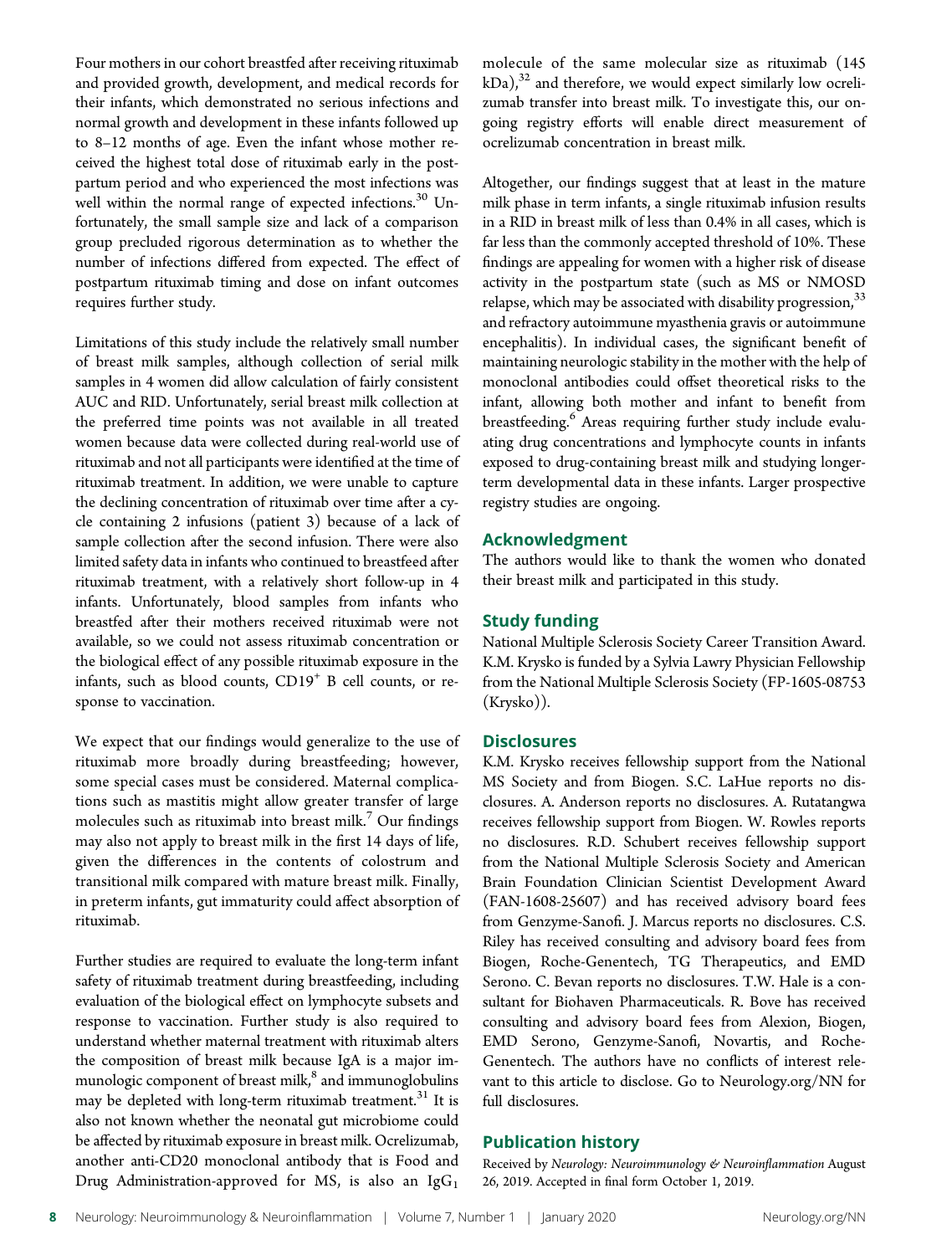| <b>Appendix Authors</b>          |                                                   |        |                                                                                                                                                                           |
|----------------------------------|---------------------------------------------------|--------|---------------------------------------------------------------------------------------------------------------------------------------------------------------------------|
| Name                             | Location                                          | Role   | Contribution                                                                                                                                                              |
| Kristen M.<br>Krysko, MD,<br>MAS | University of<br>California, San<br>Francisco     | Author | Designed and<br>conceptualized the study,<br>analyzed and interpreted<br>the data, and drafted the<br>manuscript for intellectual<br>content                              |
| Sara C.<br>LaHue, MD             | University of<br>California, San<br>Francisco     | Author | Designed and<br>conceptualized the study,<br>interpreted the data, and<br>drafted the manuscript for<br>intellectual content                                              |
| Annika<br>Anderson, BA           | University of<br>California, San<br>Francisco     | Author | Major role in the<br>acquisition of data and<br>revised the manuscript for<br>intellectual content                                                                        |
| Alice<br>Rutatangwa,<br>DO, MSc  | University of<br>California, San<br>Francisco     | Author | Designed and<br>conceptualized the study<br>and revised the manuscript<br>for intellectual content                                                                        |
| William<br>Rowles, BA            | University of<br>California, San<br>Francisco     | Author | Major role in the<br>acquisition of data                                                                                                                                  |
| Ryan<br>Schubert,<br>ΜD          | University of<br>California, San<br>Francisco     | Author | Designed and<br>conceptualized the study<br>and revised the manuscript<br>for intellectual content                                                                        |
| Jacqueline<br>Marcus, MD         | Kaiser<br>Permanente                              | Author | Major role in the<br>acquisition of data and<br>revised the manuscript for<br>intellectual content                                                                        |
| Claire S.<br>Riley, MD           | Columbia<br>University                            | Author | Major role in the<br>acquisition of data and<br>revised the manuscript for<br>intellectual content                                                                        |
| Carolyn<br>Bevan, MD,<br>ΜS      | Northwestern<br>University                        | Author | Major role in the<br>acquisition of data and<br>revised the manuscript for<br>intellectual content                                                                        |
| Thomas W.<br>Hale, RPh<br>PhD    | Texas Tech<br>University<br>School of<br>Medicine | Author | Reviewed and interpreted<br>the data and revised the<br>manuscript for intellectual<br>content                                                                            |
| <b>Riley Bove,</b><br>MD, MSc    | University of<br>California, San<br>Francisco     | Author | Designed and<br>conceptualized the study,<br>major role in the<br>acquisition of data,<br>interpreted the data, and<br>revised the manuscript for<br>intellectual content |

#### References

- 1. Gelfand JM, Cree BAC, Hauser SL. Ocrelizumab and other CD20+ B-cell-depleting therapies in multiple sclerosis. Neurotherapeutics 2017;14:835–841.
- 2. Nguyen A-L, Gresle M, Marshall T, Butzkueven H, Field J. Monoclonal antibodies in the treatment of multiple sclerosis: emergence of B-cell-targeted therapies. Br J Pharmacol 2017;174:1895–1907.
- 3. Shin YW, Lee ST, Park KI, et al. Treatment strategies for autoimmune encephalitis. Ther Adv Neurol Disord 2017;11:1756285617722347.
- 4. Mantegazza R, Antozzi C. When myasthenia gravis is deemed refractory: clinical signposts and treatment strategies. Ther Adv Neurol Disord 2018;11: 1756285617749134.
- 5. Loder EW, Robbins MS. Monoclonal antibodies for migraine prevention: progress, but not a panacea. JAMA 2018;319:1985–1987.
- 6. Breastfeeding SO. Breastfeeding and the use of human milk. Pediatrics 2012;129: e827–e841.
- 7. Anderson PO, Sauberan JB. Modeling drug passage into human milk. Clin Pharmacol Ther 2016;100:42–52.
- 8. Hurley WL, Theil PK. Perspectives on immunoglobulins in colostrum and milk. Nutrients 2011;3:442–474.
- 9. Wang J, Johnson T, Sahin L, et al. Evaluation of the safety of drugs and biological products used during lactation: workshop summary. Clin Pharmacol Ther 2017;101: 736–744.
- 10. Pistilli B, Bellettini G, Giovannetti E, et al. Chemotherapy, targeted agents, antiemetics and growth-factors in human milk: how should we counsel cancer patients about breastfeeding? Cancer Treat Rev 2013;39:207–211.
- 11. Reproductive Health in Rheumatic Diseases. Available at: [rheumatology.org/Practice-](http://rheumatology.org/Practice-Quality/Clinical-Support/Clinical-Practice-Guidelines/Reproductive-Health-in-Rheumatic-Diseases)[Quality/Clinical-Support/Clinical-Practice-Guidelines/Reproductive-Health-in-](http://rheumatology.org/Practice-Quality/Clinical-Support/Clinical-Practice-Guidelines/Reproductive-Health-in-Rheumatic-Diseases)[Rheumatic-Diseases](http://rheumatology.org/Practice-Quality/Clinical-Support/Clinical-Practice-Guidelines/Reproductive-Health-in-Rheumatic-Diseases). Accessed May 31, 2019.
- 12. Mahadevan U, Robinson C, Bernasko N, et al. Inflammatory bowel disease in pregnancy clinical care pathway: a report from the American gastroenterological association IBD parenthood project working group. Gastroenterology 2019;156: 1508–1524.
- 13. Granqvist M, Boremalm M, Poorghobad A, et al. Comparative effectiveness of rituximab and other initial treatment choices for multiple sclerosis. JAMA Neurol 2018; 75:320–327.
- 14. Hauser SL, Waubant E, Arnold DL, et al. B-cell depletion with rituximab in relapsingremitting multiple sclerosis. N Engl J Med 2008;358:676–688.
- 15. Iorio R, Damato V, Alboini PE, Evoli A. Efficacy and safety of rituximab for myasthenia gravis: a systematic review and meta-analysis. J Neurol 2015;262:1115–1119.
- 16. Bragnes Y, Boshuizen R, de Vries A, Lexberg Å, Østensen M. Low level of Rituximab in human breast milk in a patient treated during lactation. Rheumatology (Oxford) 2017;56:1047–1048.
- Bennett P. Drugs and Human Lactation: A Comprehensive Guide to the Content and Consequences of Drugs, Micronutrients, Radiopharmaceuticals and Environmental and Occupational Chemicals in Human Milk, 2nd ed. Amsterdam, The Netherlands: Elsevier; 1996.
- 18. Growth Charts—Clinical Growth Charts; 2000. Available at: [cdc.gov/growthcharts/](http://cdc.gov/growthcharts/clinical_charts.htm) [clinical\\_charts.htm](http://cdc.gov/growthcharts/clinical_charts.htm). Accessed June 4, 2019.
- 19. Squires J, Bricker D. Ages & Stages Questionnaires[R], 3rd ed, (ASQ-3[TM]): A Parent-Completed Child-Monitoring System. Baltimore, MD: Brookes Publishing Company; 2009.
- 20. Centers for Disease Control and Prevention (CDC). Immunization Schedules. Centers for Disease Control and Prevention (CDC). Available at: [cdc.gov/vaccines/](http://cdc.gov/vaccines/schedules/hcp/imz/child-adolescent.html) [schedules/hcp/imz/child-adolescent.html](http://cdc.gov/vaccines/schedules/hcp/imz/child-adolescent.html). Published February 5, 2019. Accessed September 3, 2019.
- 21. Jasion VS, Burnett BP. Survival and digestibility of orally-administered immunoglobulin preparations containing IgG through the gastrointestinal tract in humans. Nutr J 2015;14:22.
- 22. Giragossian C, Clark T, Piché-Nicholas N, Bowman CJ. Neonatal Fc receptor and its role in the absorption, distribution, metabolism and excretion of immunoglobulin G-based biotherapeutics. Curr Drug Metab 2013;14:764–790.
- 23. Matro R, Martin CF, Wolf D, Shah SA, Mahadevan U. Exposure concentrations of infants breastfed by women receiving biologic therapies for inflammatory bowel diseases and effects of breastfeeding on infections and development. Gastroenterology 2018;155:696–704.
- 24. Clowse ME, Förger F, Hwang C, et al. Minimal to no transfer of certolizumab pegol into breast milk: results from CRADLE, a prospective, postmarketing, multicentre, pharmacokinetic study. Ann Rheum Dis 2017;76:1890–1896.
- 25. Keller MA, Heiner DC, Kidd RM, Myers AS. Local production of IgG4 in human colostrum. J Immunol 1983;130:1654–1657.
- 26. Rodríguez-Camejo C, Puyol A, Fazio L, et al. Antibody profile of colostrum and the effect of processing in human milk banks: implications in immunoregulatory properties. J Hum Lact 2018;34:137–147.
- 27. Baker TE, Cooper SD, Kessler L, Hale TW. Transfer of natalizumab into breast milk in a mother with multiple sclerosis. J Hum Lact 2015;31:233–236.
- 28. Genentech Rituxan (rituximab) [package insert]. U.S. Food and Drug Administration. Available at: [accessdata.fda.gov/drugsatfda\\_docs/label/2010/103705s5311lbl.](http://accessdata.fda.gov/drugsatfda_docs/label/2010/103705s5311lbl.pdf) [pdf](http://accessdata.fda.gov/drugsatfda_docs/label/2010/103705s5311lbl.pdf). Published Revised 2010. Accessed May 21, 2019.
- 29. Das G, Damotte V, Gelfand JM, et al. Rituximab before and during pregnancy: a systematic review, and a case series in MS and NMOSD. Neurol Neuroimmunol Neuroinflammation 2018;5:e453. [doi:10.1212/NXI.0000000000000453](https://nn.neurology.org/content/5/3/e453/tab-article-info).
- 30. McInerny TK, Adam HM, Campbell DE, DeWitt TG, Foy JM, Kamat DM, eds. American Academy of Pediatrics Textbook of Pediatric Care. 2nd ed. Elk Grove Village, IL: American Academy of Pediatrics; 2017.
- 31. Kado R, Sanders G, McCune WJ. Suppression of normal immune responses after treatment with rituximab. Curr Opin Rheumatol 2016;28:251–258.
- Genentech. Ocrevus(ocrelizumab) [package insert].U.S. Food and Drug Administration website. Available at: [accessdata.fda.gov/drugsatfda\\_docs/label/2017/](http://accessdata.fda.gov/drugsatfda_docs/label/2017/761053lbl.pdf) [761053lbl.pdf.](http://accessdata.fda.gov/drugsatfda_docs/label/2017/761053lbl.pdf) Published Revised 2017. Accessed August 30, 2019.
- 33. Portaccio E, Ghezzi A, Hakiki B, et al. Postpartum relapses increase the risk of disability progression in multiple sclerosis: the role of disease modifying drugs. J Neurol Neurosurg Psychiatry 2014;85:845–850.